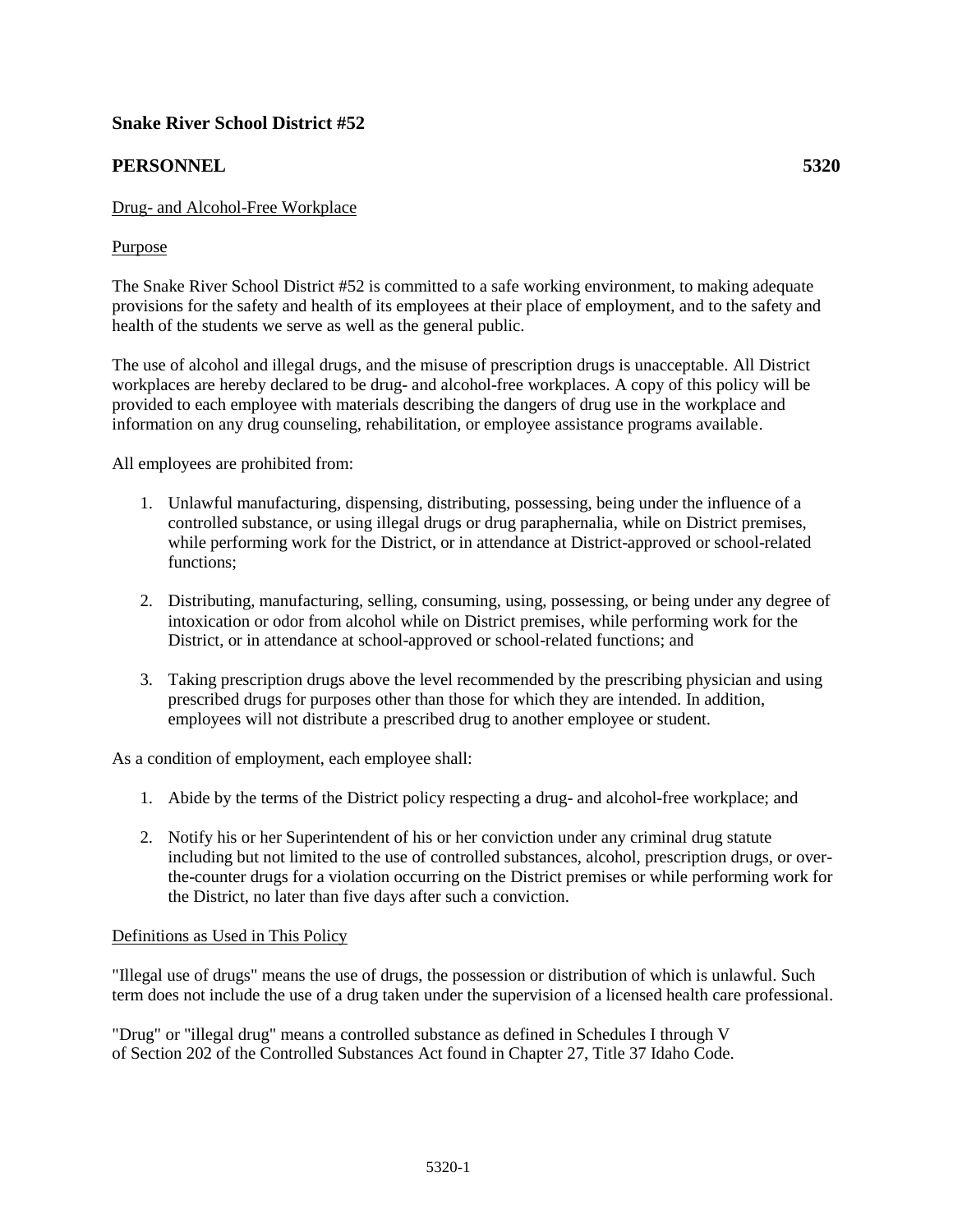"Conviction" means a finding of guilt, including a plea of no-contest, or imposition of sentence, or both, by any judicial body charged with the responsibility to determine violations of the federal or state criminal drug statutes.

"Criminal Drug Law" means a federal or non-federal criminal statute involving the manufacture, distribution, dispensing, possession, or use of any controlled substance.

Controlled Substance" means any drug or substance that is:

- 1. Not legally obtainable;
- 2. Being used in a manner different than prescribed;
- 3. Legally obtainable, but has not been legally obtained; or
- 4. Referenced in federal or State controlled substance acts.

"Substance Abuse" is the misuse or illicit use of alcohol, drugs, or controlled substances, including but not limited to marijuana, heroin, or cocaine.

### Confidentiality

Records that pertain to the District's employee required substance screens are recognized to be private and sensitive records. They shall be maintained by the Superintendent or his or her designee in a secure fashion to ensure confidentiality and privacy and be disclosed only to the extent necessary to address any work-related safety risks occasioned by either the drug or alcohol use. Medical records, and information relating directly thereto, shall be maintained in accordance with provisions of Idaho law and used with the highest regard for employee privacy consistent with law and the purpose of achieving and maintaining a drug free workplace. All personnel records and information regarding referral, evaluation, substance screen results, and treatment shall be maintained in a confidential manner and no entries concerning such shall be placed in an employee's personnel file.

### Pre-Employment Testing

Transportation personnel or any other position that requires drug testing shall be required to submit to a urinalysis test for the detection of the illegal use of drugs. Applicants shall be given a copy of this policy in advance of employment. Applicants must acknowledge having read or had this policy explained to them and should understand that as a condition of employment they are subject to its contents. Applicants shall sign an acknowledgment prior to substance screening, permitting the summary result to be transmitted to the Superintendent or his or her designee.

An applicant refusing to complete any part of the drug testing procedure shall not be considered a valid candidate for employment with the District, and such will be considered as a withdrawal of the individual's application for employment. If substance screening shows a confirmed positive result for which there is no current physician's prescription, a second confirming test may be requested by the Superintendent or his or her designee. If the first or any requested second confirming test is positive, any job offer shall be revoked.

### Physical Examination/Screening Based Upon Reasonable Suspicion

Whenever the Board, through its authorized designee, and/or the Superintendent, reasonably suspect that an employee's work performance or on-the-job behavior may have been affected in any way by illegal drugs or alcohol or that an employee has otherwise violated the District's Drug-Free Workplace Substance Abuse Policy, the employee may be required to submit a breath, saliva, urine, and/or blood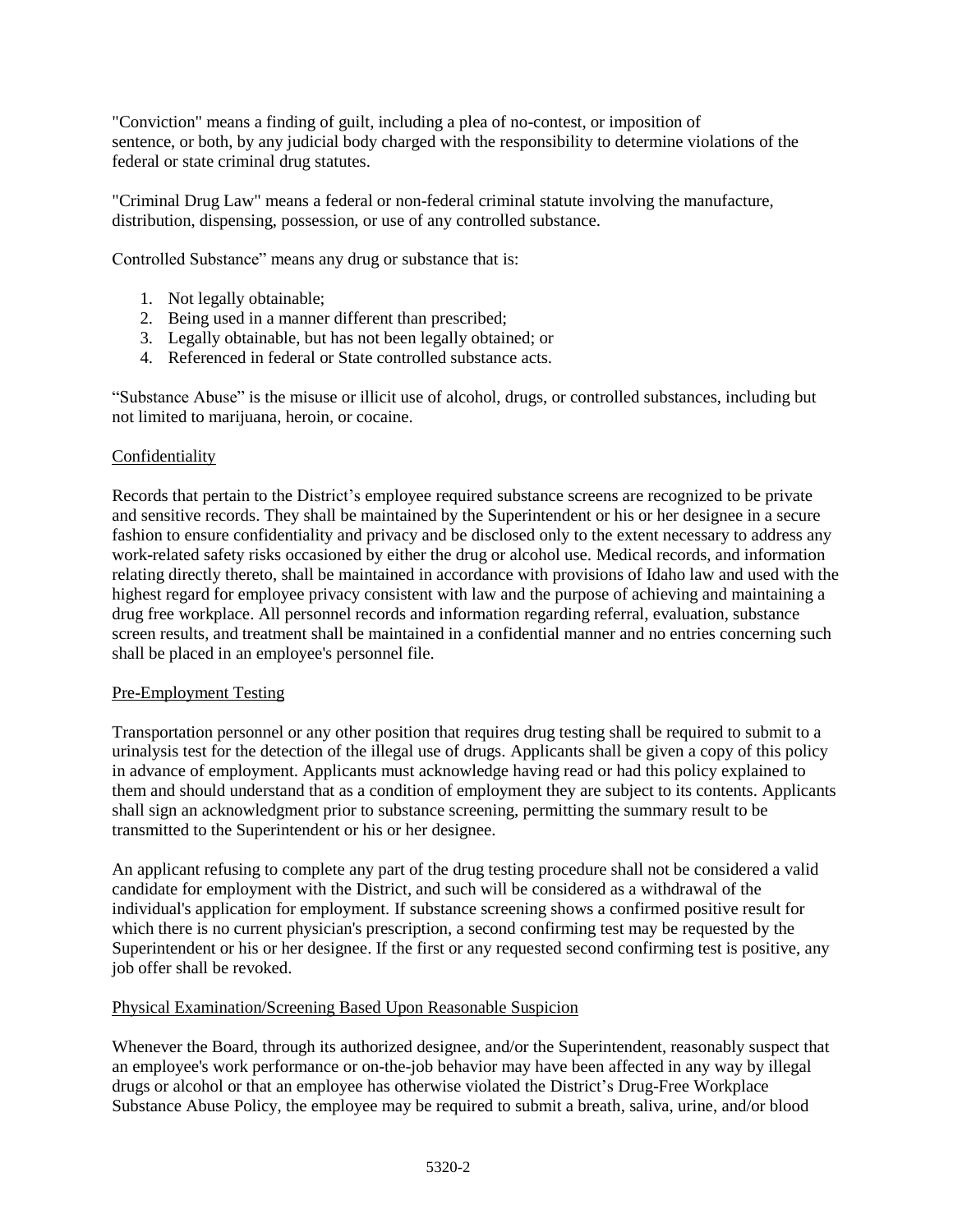sample for drug and alcohol testing. When a supervisor observes or is notified of behaviors or events that lead the supervisor to believe that the employee is in violation of the Drug-Free Workplace Substance Abuse Policy, the supervisor shall notify the Superintendent.

An employee who is required to submit to drug/alcohol testing based upon reasonable suspicion and refuses shall be charged with insubordination, and necessary procedures will be taken to terminate the employee in accordance with Board policy and State law.

An employee who tests positive on a reasonable suspicion test will be in violation of this policy. Violation of this policy shall constitute grounds for termination in accordance with Board policy and State law.

The District's authorized designee, or the Superintendent are the only individuals in the District authorized to make the determination that reasonable suspicion or cause exists to order a drug screen and are the only individuals who may order an employee to submit to a drug screen.

Two types of cases for which reasonable suspicion procedures may be invoked are:

- 1. Chronic cases: Deteriorating job performance or changes in personal traits or characteristics where the use of alcohol or drugs may be reasonably suspected as the cause; and
- 2. Acute case: Appearing to be under the present influence of alcohol and/or drugs or investigation of an accident where the use of alcohol or drugs is reasonably suspected to be a contributing cause in a specific incident or observation.

Circumstances under which substance screening may be considered, in either the chronic or acute cases, include but are not limited to the following:

- 1. Observed use, possession, or sale of illegal drugs and/or use, possession, sale, or abuse of alcohol, and/or the illegal use or sale of prescription drugs;
- 2. Apparent physical state of impairment of motor functions;
- 3. Marked changes in personal behavior not attributable to other factors;
- 4. Employee involvement in or contribution to an accident where the use of alcohol or drugs is reasonably suspected or employee involvement in a pattern of repetitive accidents, whether or not they involve actual or potential injury; and
- 5. Violations of criminal drug law statutes involving the use of illegal drugs, alcohol, or prescription drugs and/or violations of drug statutes.

The circumstances under which substance screening may be considered, as outlined above, are strictly limited in time and place to employee conduct on duty or during work hours, or on or in District property, or at District-approved or school-related functions.

### Post-Accident Testing

Drivers while on school business or operating a school vehicle involved in a motor vehicle accident which involves either a fatality or the issuance of a citation for a moving violation to the District employee may be tested for alcohol misuse and controlled substance abuse.

The driver will contact the District at the time of the accident unless he or she is physically impaired as a result of the accident. The District will contact the testing lab. The testing lab will specify where the alcohol and/or controlled substance testing is to be completed.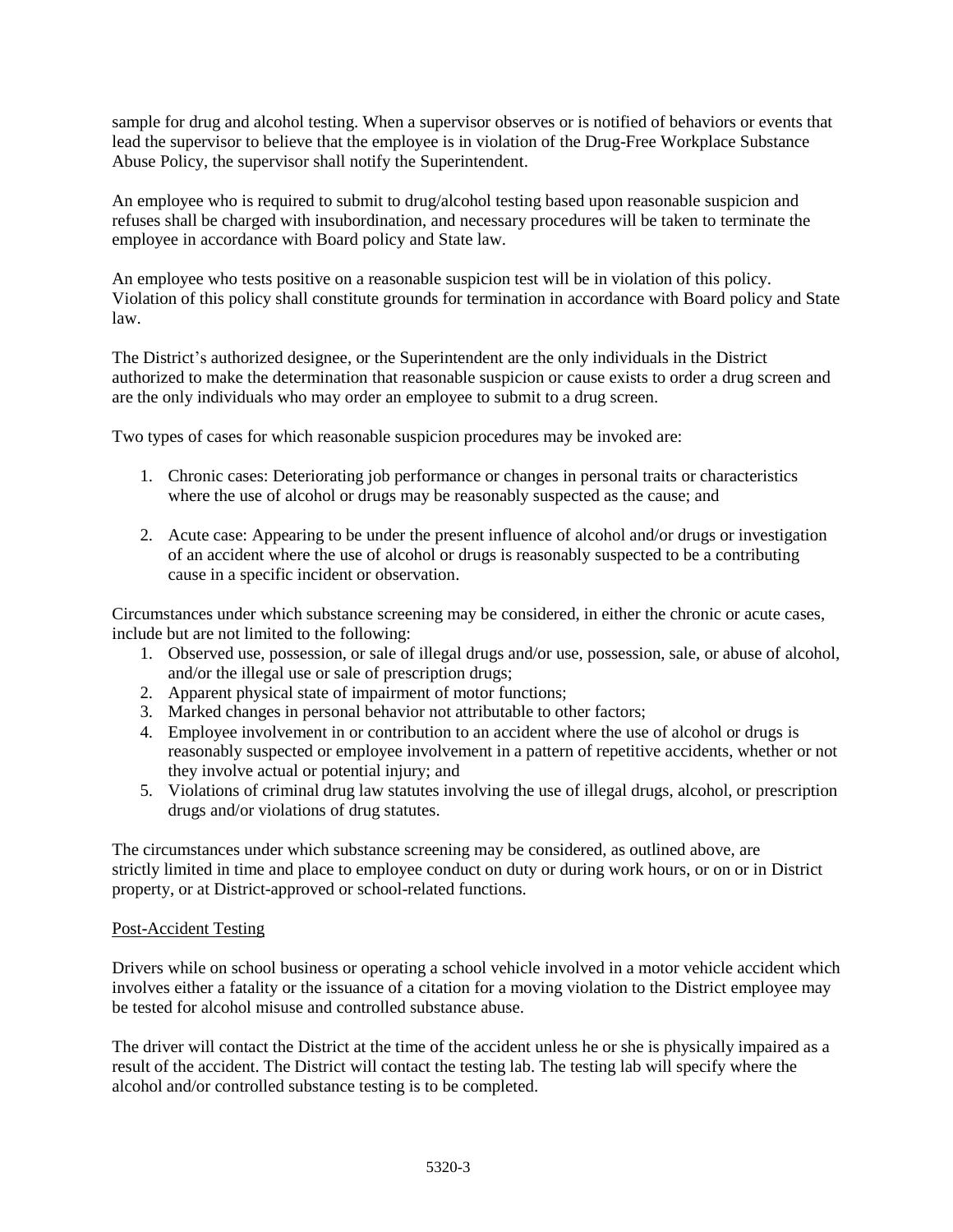If a driver is not able to produce enough breath to test for alcohol using a state approved breath analyzer, a blood test may be done for alcohol.

Law enforcement officials may require a driver involved in an accident to submit to tests administered as part of their jurisdiction. For purposes of this policy, only the test results provided by the District testing laboratory will be accepted.

Failure of an employee to submit to testing for either alcohol or a controlled substance will be considered a positive test and will be determined as cause for disciplinary action.

Testing for alcohol must be done within eight hours of the time of the accident. Testing for controlled substances must be done within 32 hours of the time of the accident.

The driver subject to post-accident testing must refrain from consuming alcohol for either eight hours following the accident or until he or she submits to an alcohol test, whichever comes first. Failure to do so will constitute a positive test result and will be determined as cause for disciplinary action.

### Opportunity to Contest or Explain Test Results

Employees or job applicants who have a positive confirmed test result may explain or contest the result to the Superintendent or his or her designee within 5 working days after the Superintendent or designee contacts the employee or job applicant and shows him or her the positive test result as it was received from the laboratory in writing.

### Return to Duty Testing

An employee who has been given the opportunity to undergo rehabilitation for drugs or alcohol shall, as a condition of returning to duty, be required to agree to a reasonable follow-up testing established by the Superintendent or his or her designee. The extent and duration of the follow-up testing will depend upon the safety or security nature of the employee's position and the nature and extent of the employee's substance abuse problem. The Superintendent or his or her designee is to review the conditions of continued employment with the employee prior to the employee returning to work. Any such condition for continued employment shall be given to the employee in writing. This agreement must be signed by the employee before the employee is allowed to return to the job. Prior to the employee coming back on the job, the employee must complete a drug and/or alcohol test which shows negative results.

The Superintendent or his or her designee may consult with the employee's rehabilitation program in determining an appropriate follow-up testing program, including the frequency of any substance screening contained in a follow-up testing program. In no instance shall such screening be ordered by the Superintendent or his or her designee more than one time within a 72 hour period. In the event of positive test results, the Superintendent or his or her designee will work out disciplinary procedures, if any, in accordance with Board policy and State law.

Any employee subject to return to duty testing that has a confirmed positive drug test shall be in violation of this policy. Violation of this policy shall constitute grounds for immediate termination in accordance with Board policy and State law.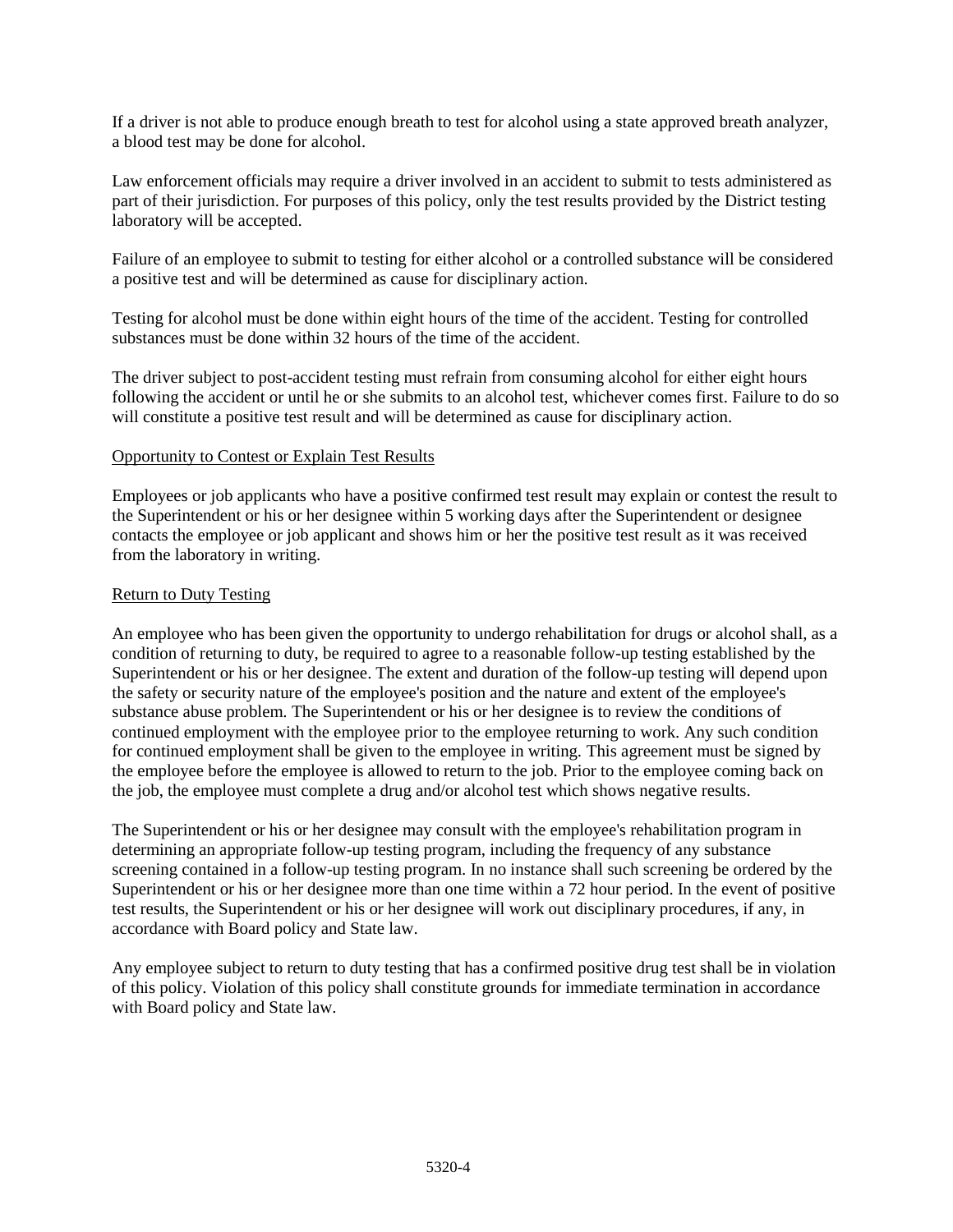### Inspections

Employees may be assigned District-owned offices, vehicles, lockers, desks, cabinets, etc. for the mutual convenience of the District and personnel. Employees have no expectation of privacy in any of these locations or any personal belongings which they may place in such areas.

Whenever the Board reasonably suspects that an employee's work performance or on-the-job behavior may have been affected in any way by alcohol or drugs or that an employee has sold, purchased, used, or possessed alcohol, drugs, or drug paraphernalia on District premises, the Board may search the employee and the employee's locker, desk, or other District property under the control of the employee.

Inspections under this policy are limited to investigations into work-related misconduct and offenses. Any searches for law enforcement purposes must comply with all applicable State laws.

#### District Action Upon Violation of Policy

Employees in violation of the provisions of this policy shall be subject to disciplinary action up to and including termination. Alternatively, the Board may require an employee to successfully complete an appropriate drug- or alcohol-abuse employee-assistance rehabilitation program. The fact that an employee has been referred for assistance and his or her willingness or ability to rehabilitate are appropriate considerations as to what, if any, disciplinary action may be taken.

Should the District employees be engaged in the performance of work under a federal contract or grant, or under a state contract or grant of \$5,000 or more, the Superintendent or his or her designee shall notify the appropriate State or federal agency from which the District receives contract or grant moneys of the employee's conviction, within ten days after receiving notice of the conviction.

In determining whether and to what extent an employee will be disciplined or discharged in regard to violating this policy, the Board will consider the following factors: the degree to which the nature of the criminal offense reduces the District's ability to maintain a safe working environment; the degree to which the nature of the criminal offense unreasonably endangers the safety of other employees and/or students; the degree to which the conviction unreasonably undermines the public confidence in the District's operations; the nature of the criminal offense; the nature of the employee's job with the District; the existence of any explanatory or mitigating facts or circumstances; whether the employee promptly reports the conviction; and any other facts relevant to the employee, including but not limited to years of service and record of performance with the District.

An employee can be discharged for work-related misconduct as provided in I.C. 72-1366, for the following reasons:

- 1. A confirmed positive drug and/or alcohol test, with a test result of not less than .02 BAC;
- 2. The employee refusing to provide a sample for testing purposes;
- 3. The employee altering or attempting to alter a test sample by adding a foreign substance; or
- 4. The employee submitted a sample that is not his or her own.

Within 30 days after receiving notice of a conviction, the District will take appropriate disciplinary action and/or refer the employee to an appropriate substance abuse rehabilitation program.